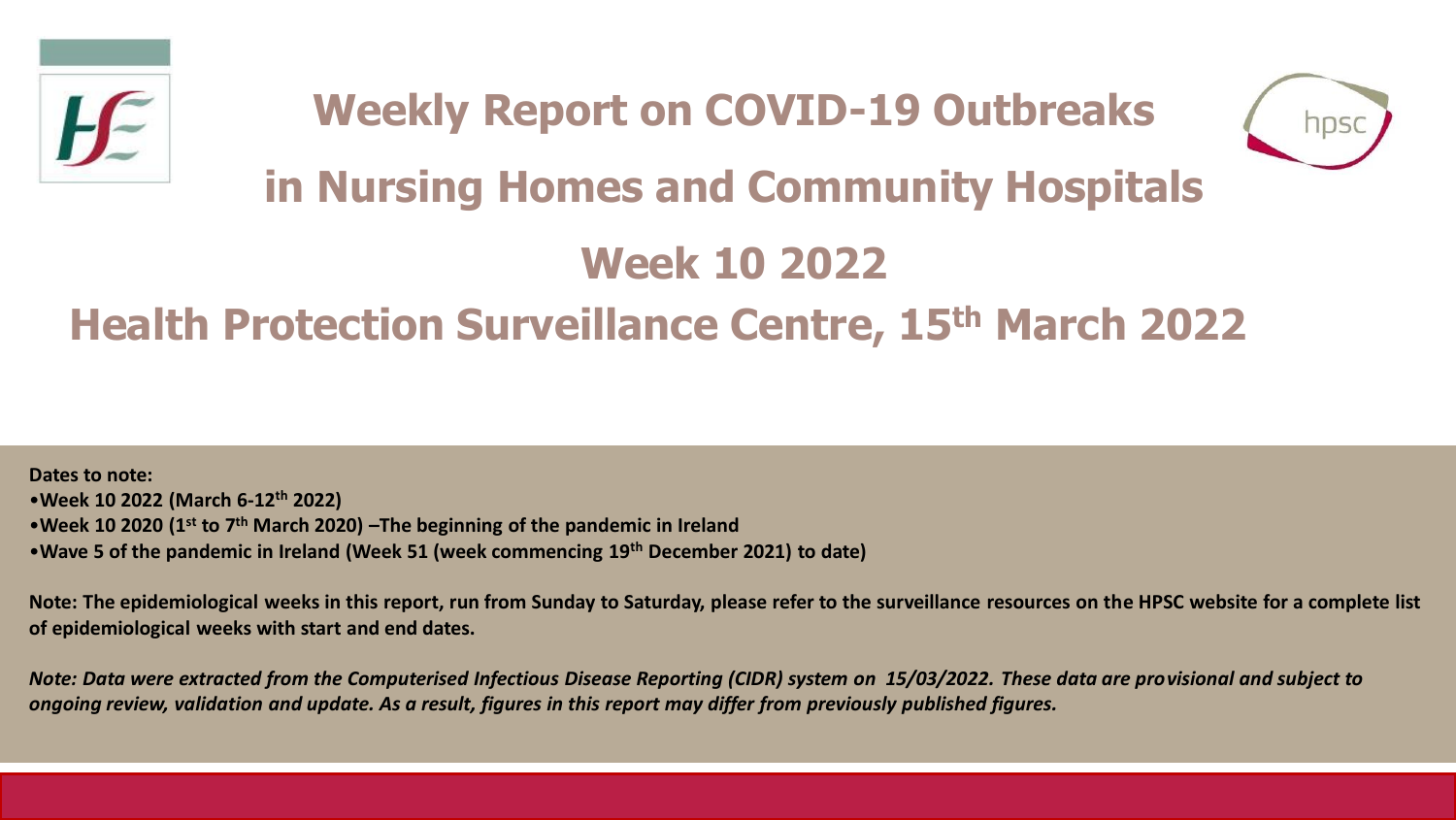

### **Notes**

The following report provides information on COVID-19 outbreaks/clusters notified on CIDR to midnight March 12<sup>th</sup> 2022 (week 9) and extracted from CIDR at 9 am on March 15<sup>th</sup> 2022.

Data are provisional and subject to ongoing review, validation and updating. For this reason, data reported may not match data previously reported or outbreaks data reported in the future for the same time period. Furthermore, the number of linked cases is based on the number of linked cases at the time of extraction from CIDR and an outbreak may increase in size since the time of extraction due to more cases occurring or more information becoming available on CIDR.

**Sincere thanks are extended to all those who are participating in the collection of data and reporting of data used in this report, particularly under the current challenging circumstances.** This includes the HSE COVID-19 Contact Management Programme (CMP), staff in ICU units, notifying clinicians, laboratory staff, Public Health doctors, Nurses, Surveillance Scientists, Microbiologists and Administrative staff.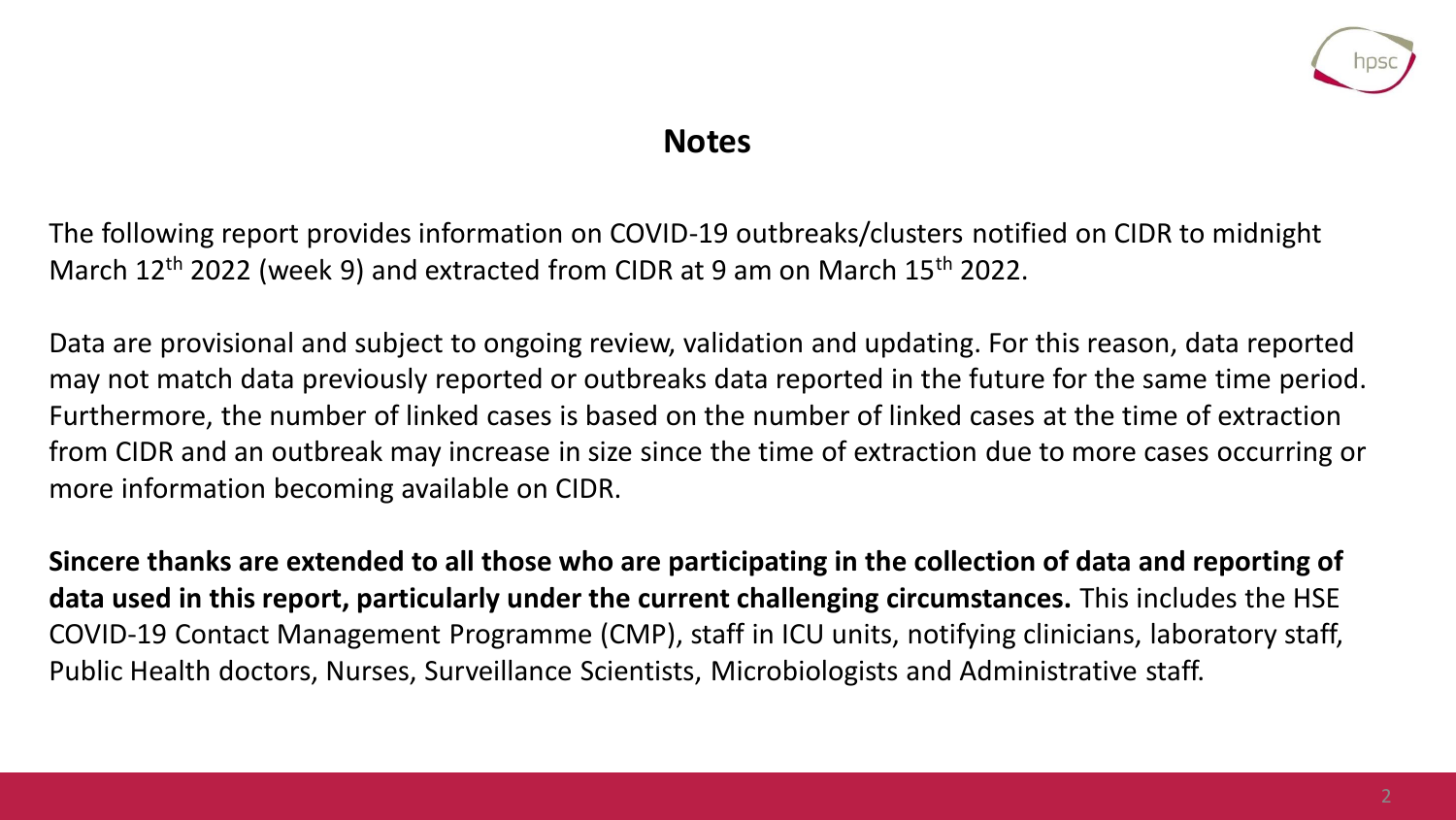

|                                      | <b>Outbreak</b>               |                               | <b>Linked confirmed cases</b> |                               |                                            |                                           |                           |  |
|--------------------------------------|-------------------------------|-------------------------------|-------------------------------|-------------------------------|--------------------------------------------|-------------------------------------------|---------------------------|--|
| <b>Wave</b>                          | <b>Number of</b><br>outbreaks | <b>Number of</b><br>$cases^*$ | <b>Number</b>                 | <b>Number</b><br>hospitalised | <b>Number</b><br>admitted to<br><b>ICU</b> | <b>Number</b><br>hospitalised<br>and died | <b>Number</b><br>who died |  |
| <b>Wave 1 (weeks 10-31 2020)</b>     | 301                           | 6658                          | 6251                          | 476                           | 16                                         | 195                                       | 884                       |  |
| <b>Wave 2 (weeks 32-47 2020)</b>     | 80                            | 1571                          | 1555                          | 90                            | < 5                                        | 25                                        | 134                       |  |
| Wave 3 (week 48 2020 - week 25 2021) | 267                           | 8375                          | 8328                          | 577                           | 12                                         | 199                                       | 1026                      |  |
| <b>Wave 4 (weeks 26-50 2021)</b>     | 202                           | 2809                          | 2700                          | 188                           | < 5                                        | 49                                        | 205                       |  |
| Wave 5 (weeks 51 2021 - week 9 2022) | 446                           | 7841                          | 5905                          | 232                           | $<$ 5                                      | 22                                        | 103                       |  |
| <b>Total</b>                         | 1296                          | 27254                         | 24739                         | 1563                          | 33                                         | 490                                       | 2352                      |  |

\*the larger between the aggregate number of confirmed cases reported or the number of confirmed linked cases

- Overall, there have been 1,296 COVID-19 outbreaks in Nursing homes and Community Hospitals
- 1,563 of 24,739 laboratory confirmed outbreak cases have been hospitalised (6.3%)
- 2,352 deaths have been reported among confirmed outbreak cases in these settings (9.5%)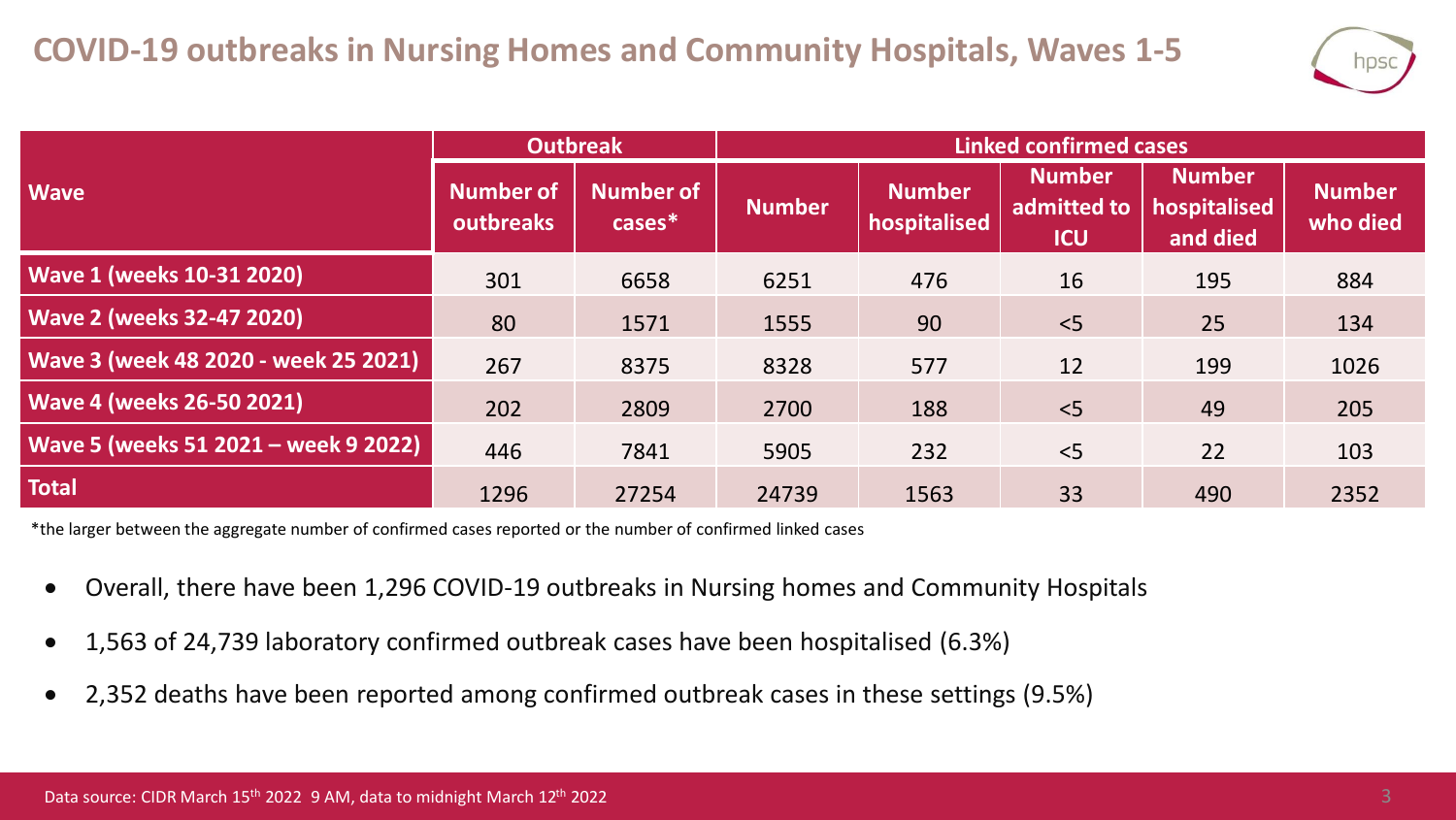#### **Weekly number of COVID-19 outbreaks in Nursing Homes and Community Hospitals,**  hpsc **Waves 1-5**



Large peaks occurred in the number of outbreaks in wave 1 (72 outbreaks in a single week) and wave 3 (57 outbreaks in a single week). In week 10 2022, 51 outbreaks were reported in these settings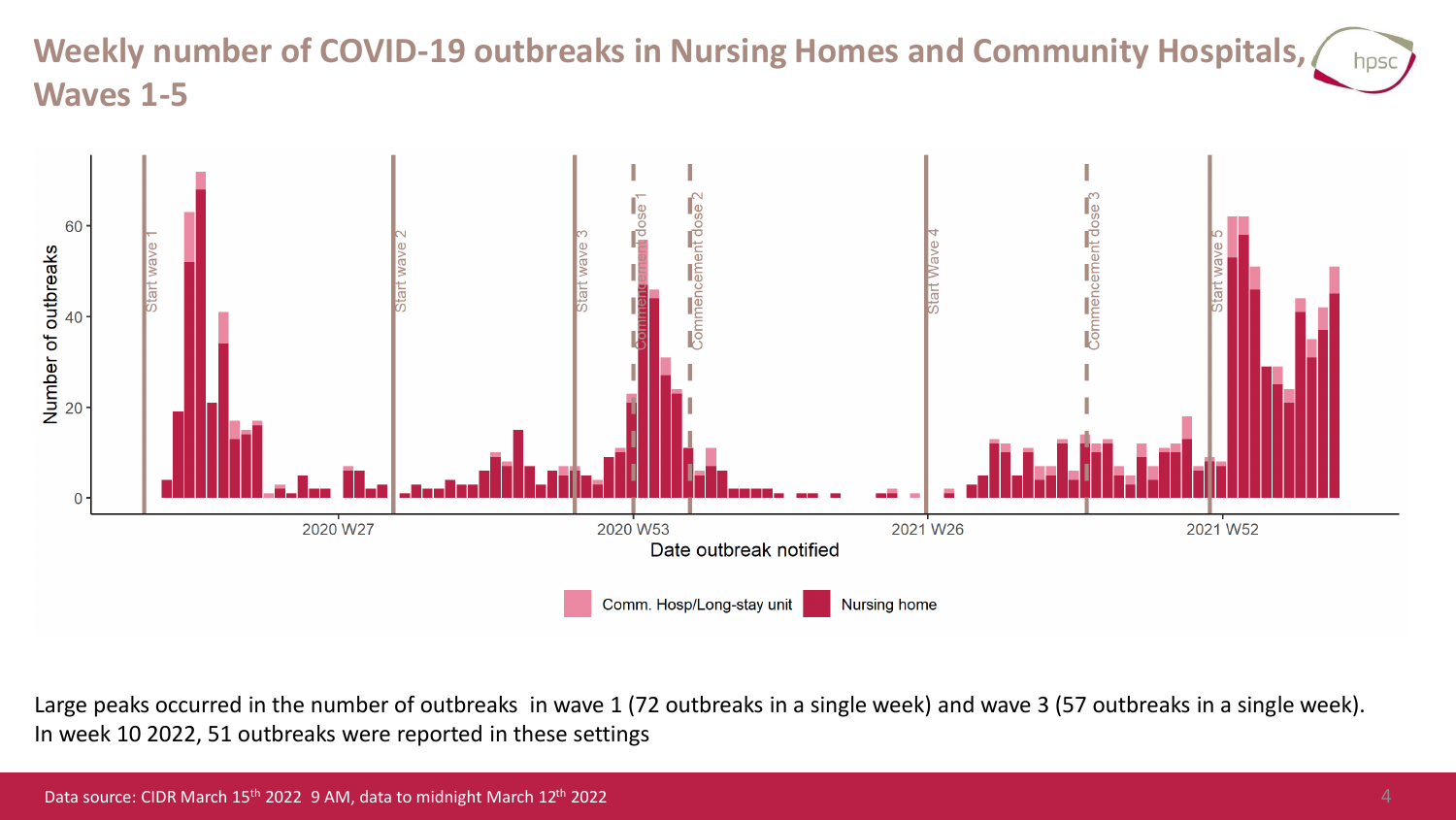# **Burden of disease associated with COVID-19 outbreaks in Nursing Homes and Community Hospitals, Wave 5 (weeks 51 2021 to week 10 2022)**



|                           | <b>Outbreak</b>        |                               | <b>Linked confirmed cases</b> |                               |                                            |                                           |                           |  |
|---------------------------|------------------------|-------------------------------|-------------------------------|-------------------------------|--------------------------------------------|-------------------------------------------|---------------------------|--|
| <b>Outbreaks Location</b> | Number of<br>outbreaks | <b>Number of</b><br>$cases^*$ | <b>Number</b>                 | <b>Number</b><br>hospitalised | <b>Number</b><br>admitted to<br><b>ICU</b> | <b>Number</b><br>hospitalised<br>and died | <b>Number who</b><br>died |  |
| Comm. Hosp/Long-stay unit | 45                     | 556                           | 454                           | 41                            | < 5                                        | < 5                                       | $\overline{5}$            |  |
| <b>Nursing home</b>       | 401                    | 7285                          | 5451                          | 191                           | < 5                                        | 21                                        | 98                        |  |
| <b>Total</b>              | 446                    | 7841                          | 5905                          | 232                           | < 5                                        | 22                                        | 103                       |  |

\*the larger between the aggregate number of confirmed cases reported or the number of confirmed linked cases

#### **Wave 5:**

- 446 outbreaks in wave 5
- 7,841 cases were reported associated with these outbreaks, of which there was disaggregate data available on 5,905 cases (75%)
- 232 of the 5,905 outbreak-linked cases (3.9%) were hospitalised (age range 21-99 years, median 80 years).
- 103 of the 5,905 outbreak-linked cases (1.7%) cases died (age range 52-101 years, median 86 years).

#### **Week 10 2022**

• Fifty-one new outbreaks -391 associated cases (range 0-24 cases per outbreak)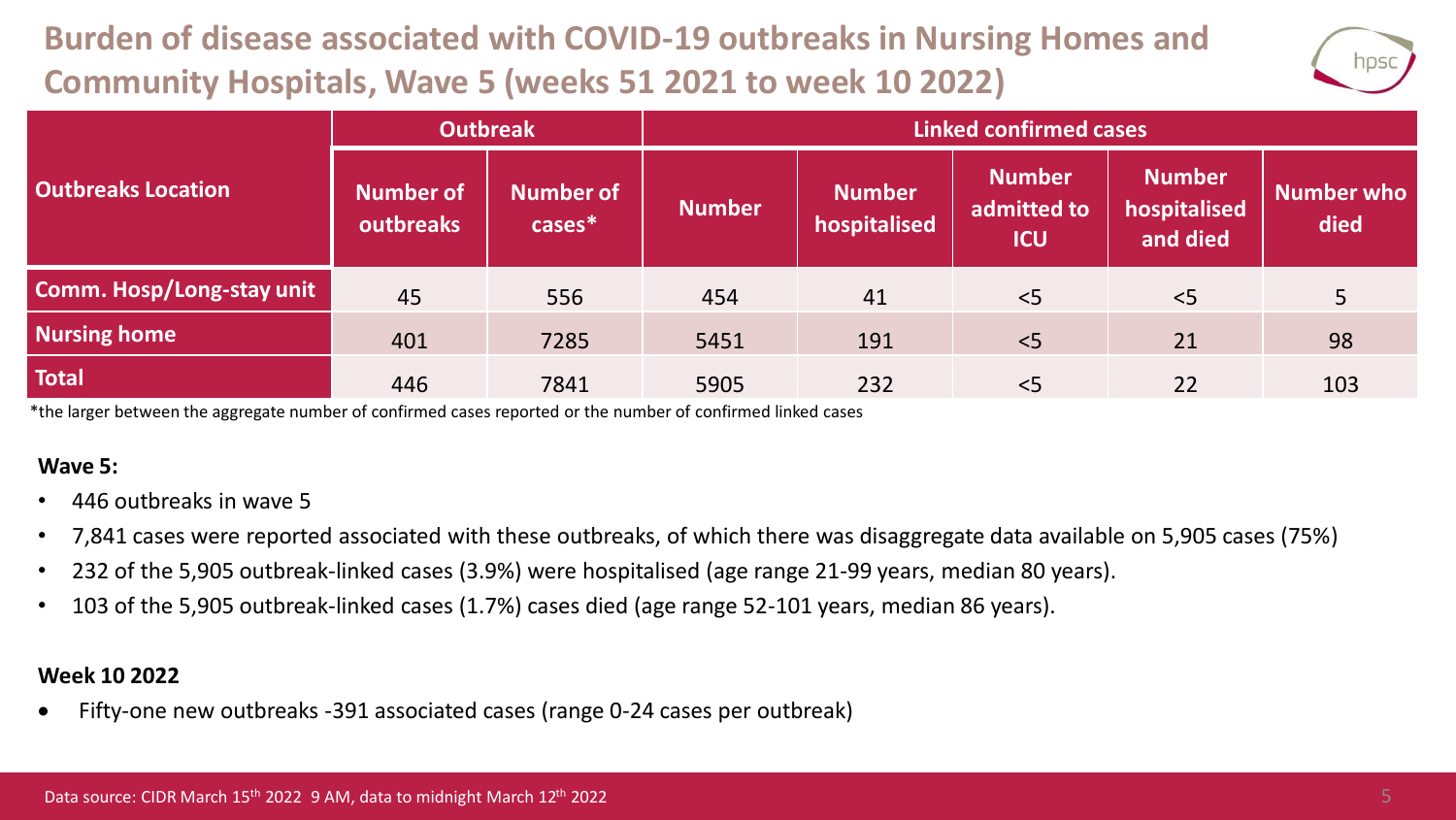**Weekly number of COVID-19 outbreaks in Nursing Homes and Community Hospitals, Waves 4 & 5 (weeks 26 2021 – week 10 2022)**



#### **Waves 4 and 5:**

- 648 nursing home and community hospital/long stay unit COVID-19 outbreaks notified
- The number of outbreaks in these settings to week 52 2021 had been relatively stable, but increased to 62 outbreaks in weeks 1 and 2 2022, decreased to 24 outbreaks in week 6 2022, and was 51 in week 10 2022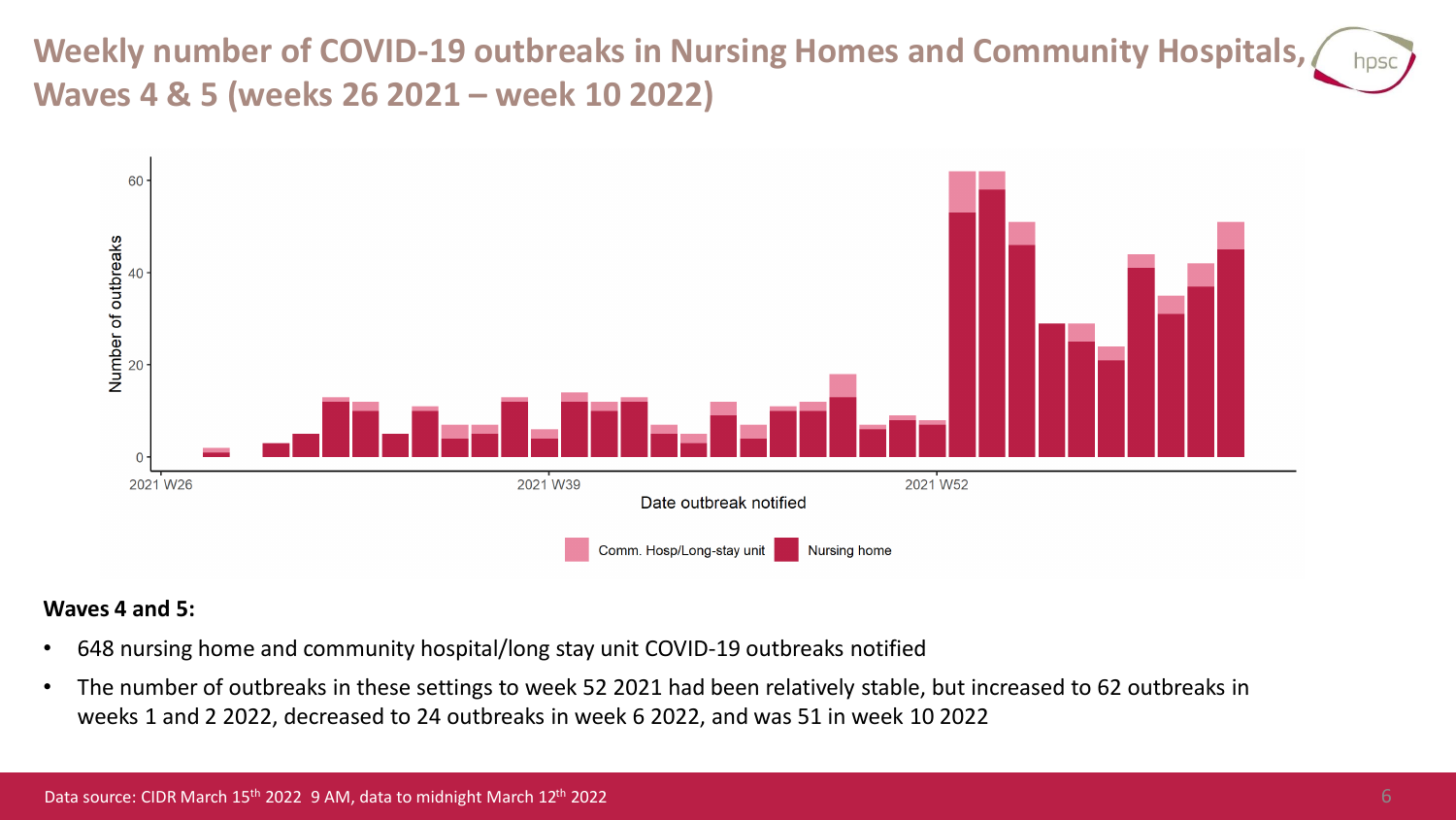**Regional distribution of outbreaks in Nursing Home and Community Hospitals, Waves 4 & 5 (weeks 26 2021 – week 10 2022)**





#### **Waves 4 and 5:**

- The highest number of outbreaks was reported in CHO4 (99 outbreaks) followed by CHO7 (82 outbreaks)
- Nine CHOs were represented in the 51 outbreaks notified in week 10 2022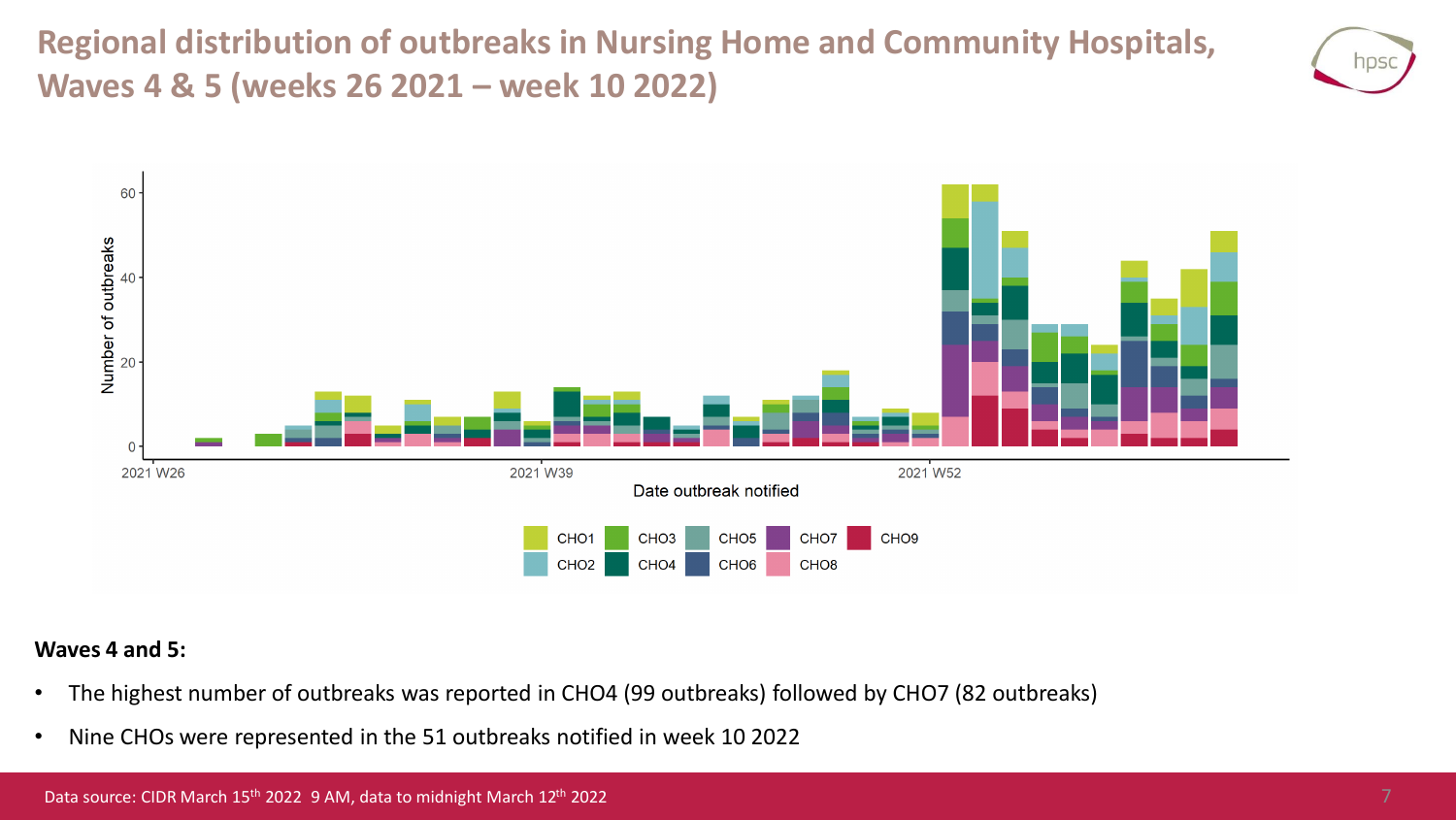## **New and active outbreaks by week in Nursing Home and Community Hospitals, Wave 4 and 5 (week 26 2021 to week 10 2022)**





#### **Wave 4 and 5:**

The number of active outbreaks (those with a case notified that week) peaked at 168 in week 4 2022. Fewer outbreaks had cases reported in weeks 5-10 2022 although the number of outbreaks with linked cases in the most recent weeks may increase as more data become available

Note: linked case information is only available for 5905/7841 (75%) cases in wave 5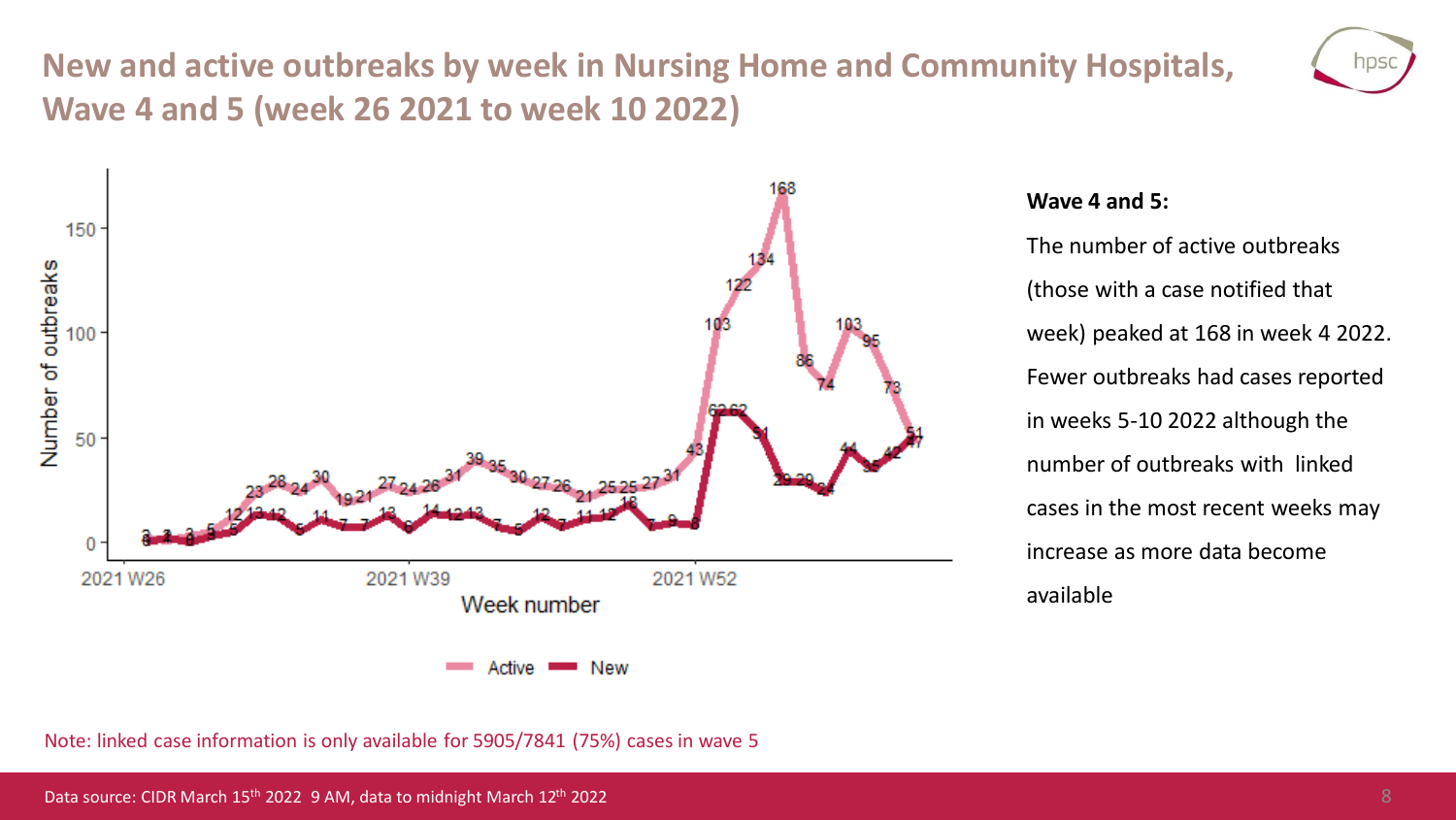### **Cases associated with COVID-19 outbreaks in Nursing Homes and Community Hospitals, Waves 1 to 5**





For outbreaks reported in week 10 2022, the number of outbreak associated cases was 391. The peak in weekly case numbers in wave 5 was in outbreaks reported in week 2 2022 with 1597 cases. This is 6 times the peak weekly number of cases in wave 4 (n=265), and 76% of the peak weekly number of cases in wave 3 (n=2092)

Note: Numbers of associated cases are based on the larger between the aggregate number of confirmed cases reported and the number of confirmed linked cases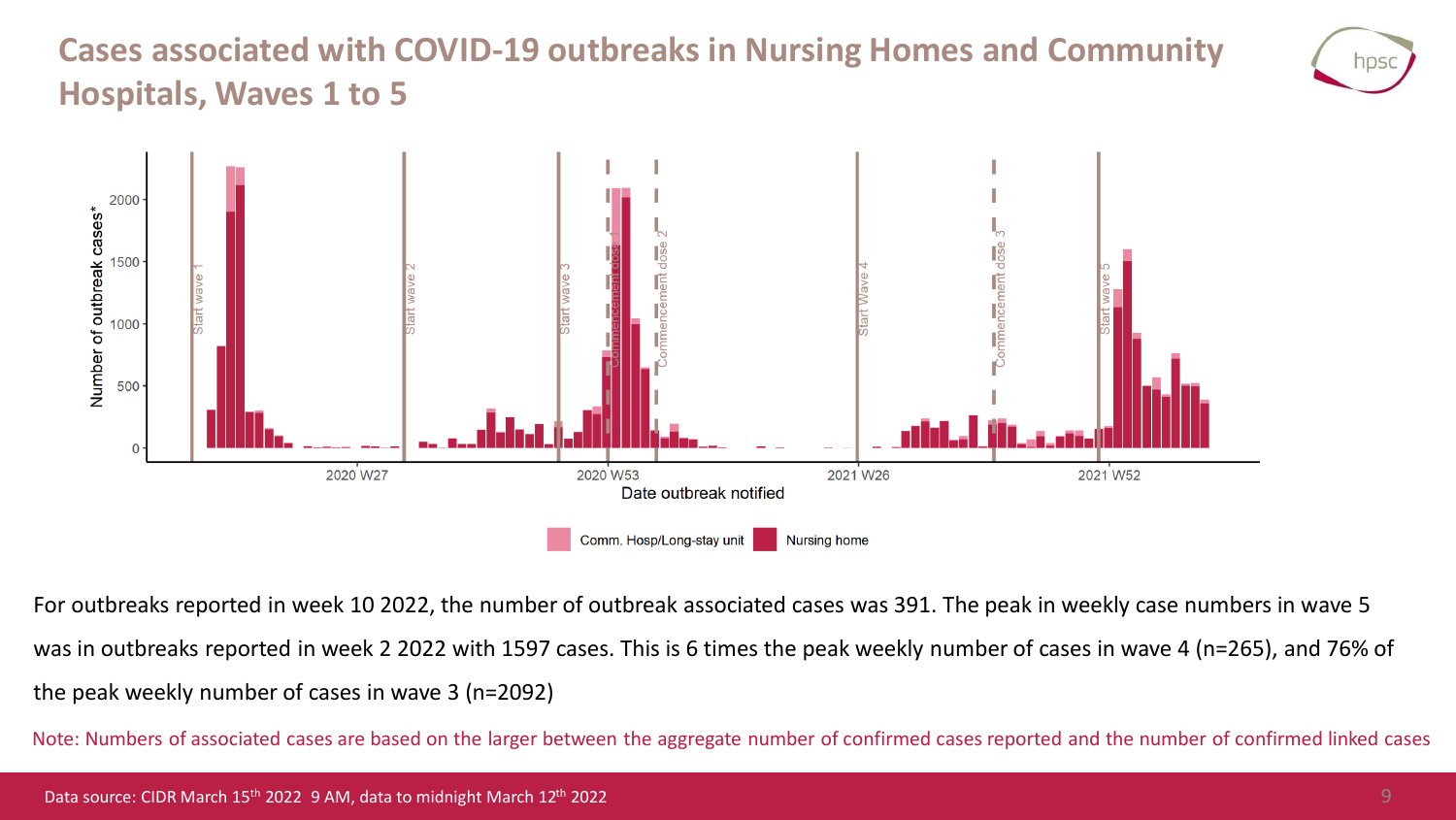**Cases associated with COVID-19 outbreaks in Nursing Homes and Community Hospitals by healthcare worker status, Waves 1 to 5**





In week 10, 116 outbreak associated cases were among staff and 225 among residents, with 50 cases of unknown status

Note: Numbers of associated cases are based on the larger between the aggregate number of confirmed cases reported and the number of confirmed linked cases. Staff and clients case numbers were derived from aggregate data provided on the number of staff and clients cases.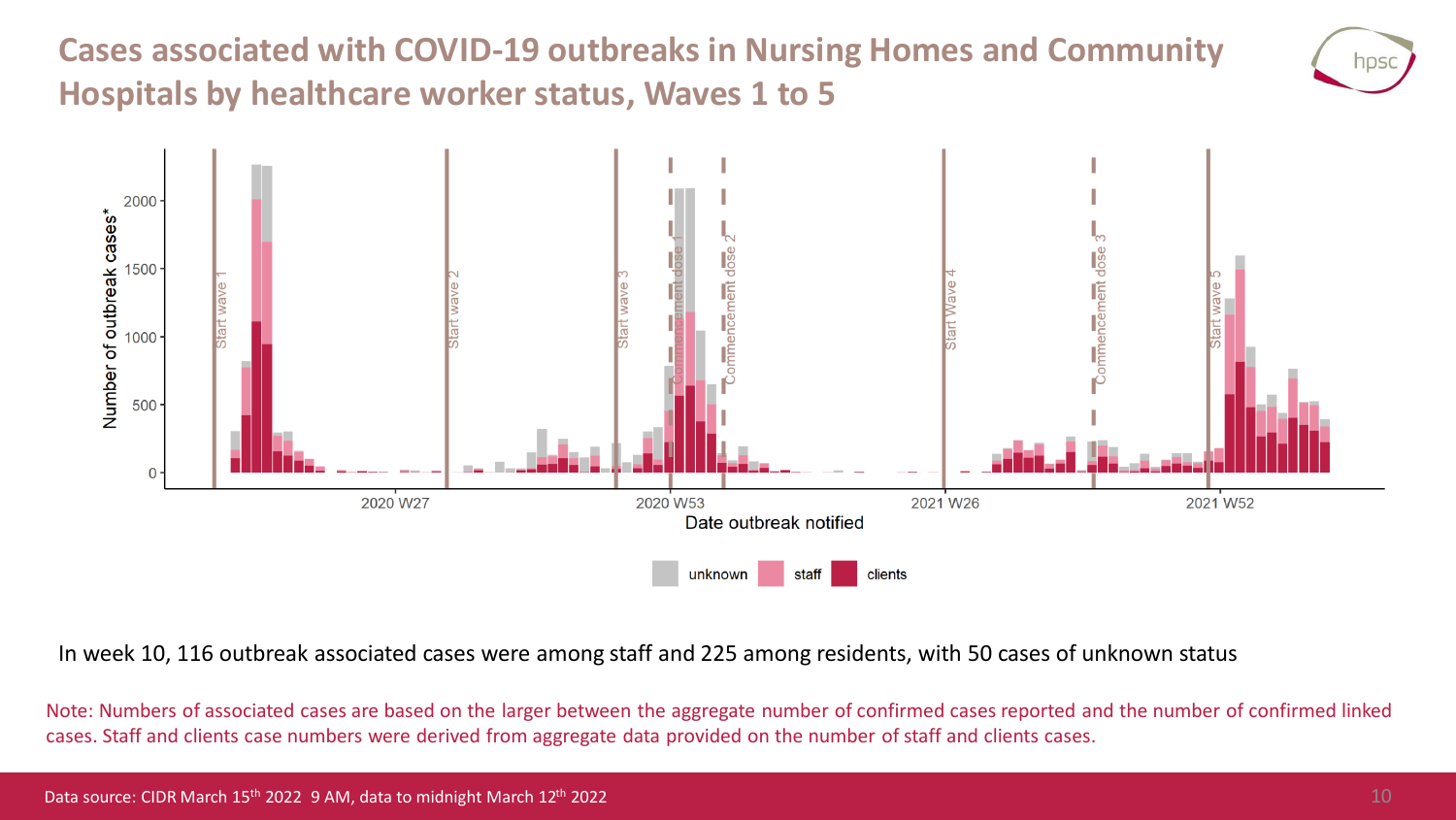## **Deaths among confirmed cases linked to COVID-19 outbreaks in Nursing Homes and Community Hospitals by week of death, waves 1 -5**



- In wave 4, the number of deaths per week (by date of death) peaked in week 39 with 19 deaths, followed by a reduction from week 44
- In wave 5, the highest number of weekly deaths (by date of death) is 20 in week 4 2022
- Note: only 75% of outbreak-associated cases in wave 5 have been electronically linked to outbreaks, and were thus available for inclusion in this figure
- Also, the data on linked deaths for recent outbreaks is likely an underestimate, as deaths may still accrue among known cases

hps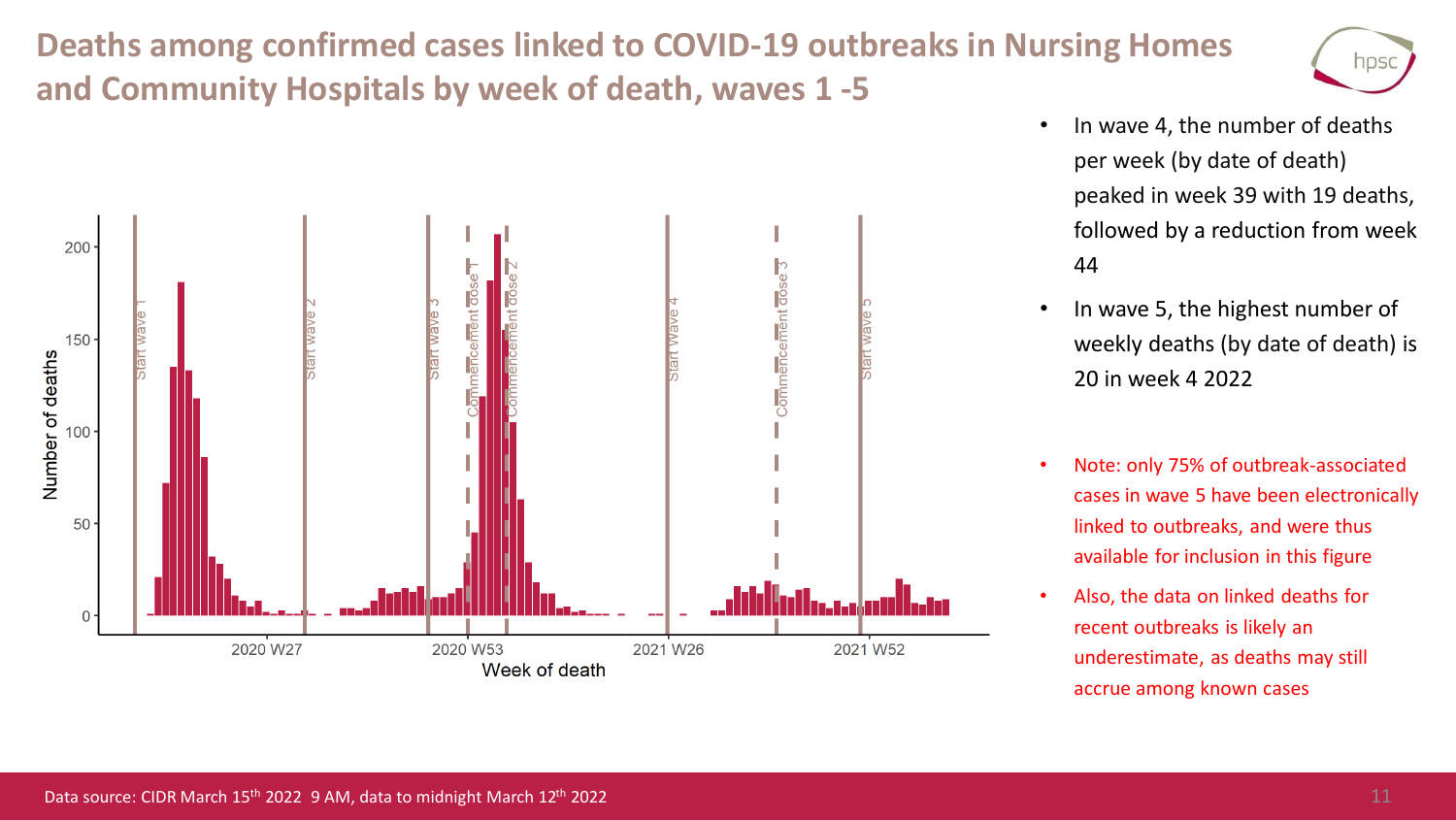**Outcomes among cases linked to COVID-19 outbreaks in Nursing Homes and Community Hospitals by age group, Wave 5 (weeks 51 2021 to week 10 2022)**



| <b>Age group</b> | <b>Number</b> | <b>Number</b><br>hospitalised | %<br>hospitalised | <b>Number</b><br>admitted to<br><b>ICU</b> | % ICU | <b>Number</b><br>who died | % died |
|------------------|---------------|-------------------------------|-------------------|--------------------------------------------|-------|---------------------------|--------|
| <45 yrs          | 1557          | 23                            | 1.5%              | < 5                                        | 0.0%  | < 5                       | 0.0%   |
| 45-64 yrs        | 945           | 25                            | 2.6%              | < 5                                        | 0.0%  | < 5                       | 0.3%   |
| 65-74 yrs        | 417           | 23                            | 5.5%              | < 5                                        | 0.0%  | $\overline{7}$            | 1.7%   |
| 75-84 yrs        | 1237          | 76                            | 6.1%              | $<$ 5                                      | 0.0%  | 31                        | 2.5%   |
| $85 + yrs$       | 1749          | 85                            | 4.9%              | < 5                                        | 0.1%  | 62                        | 3.5%   |
| <b>Total</b>     | 5905          | 232                           | 3.9%              | < 5                                        | 0.0%  | 103                       | 1.7%   |

Note: disease severity information is only available for 5905/7841 (75%) cases in wave 5, and deaths may still accrue among known cases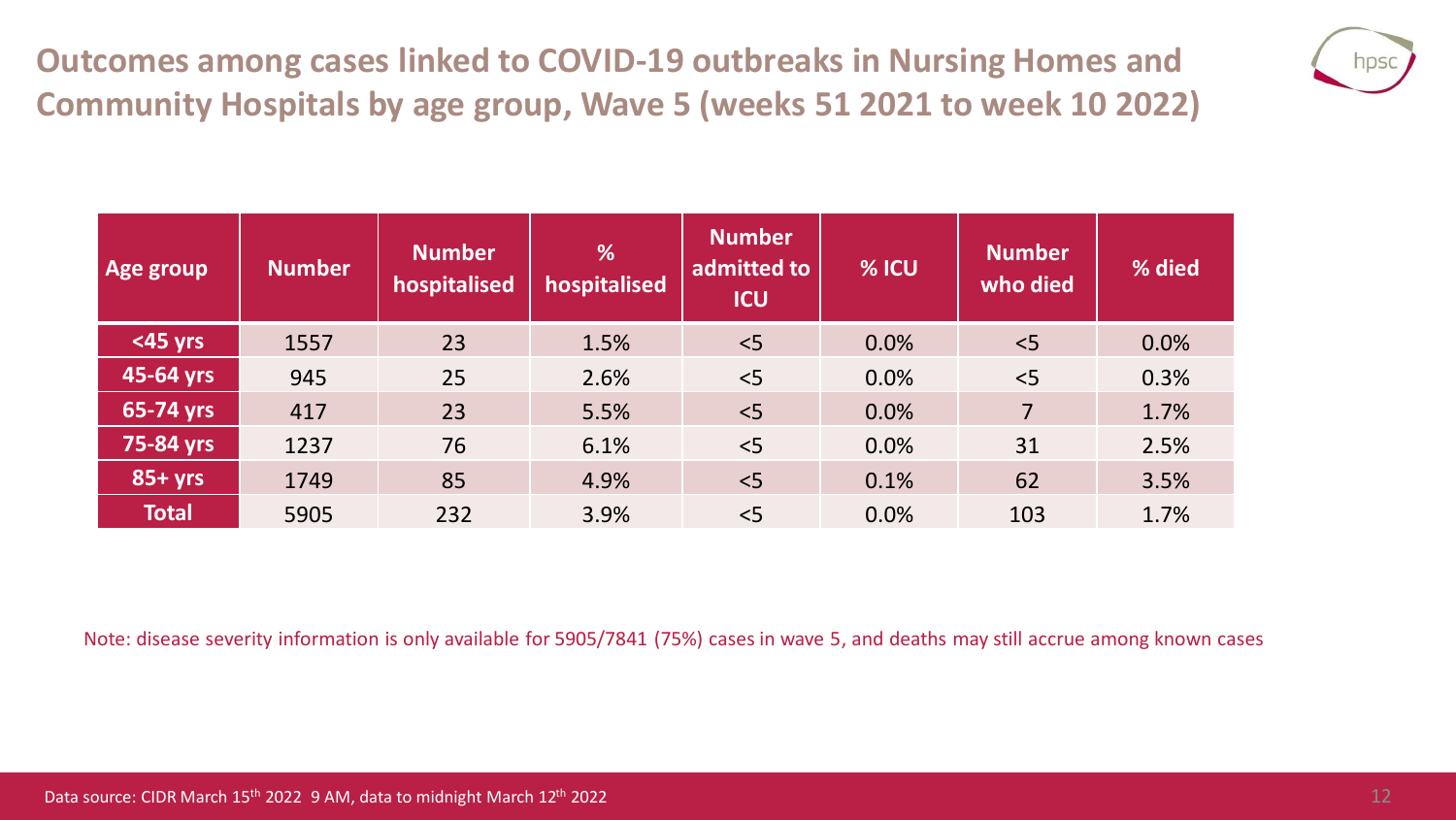## **Comparison of disease severity among cases linked to outbreaks in Nursing Homes and Community Hospitals by wave and age group**

| Age<br>group    | <b>Wave</b> | <b>Number</b> | <b>Number</b><br>hospitalised | %<br>hospitalised | <b>Number</b><br>admitted to ICU | % ICU | <b>Number who</b><br>died | % died |
|-----------------|-------------|---------------|-------------------------------|-------------------|----------------------------------|-------|---------------------------|--------|
| $ $ <65 yrs     | Wave 1      | 2672          | 88                            | 3.3%              | 5                                | 0.2%  | 20                        | 0.7%   |
|                 | Wave 2      | 779           | 15                            | 1.9%              | < 5                              | 0.0%  | < 5                       | 0.1%   |
|                 | Wave 3      | 4032          | 101                           | 2.5%              | 8                                | 0.2%  | 18                        | 0.4%   |
|                 | Wave 4      | 1172          | 16                            | 1.4%              | < 5                              | 0.2%  | $\overline{7}$            | 0.6%   |
|                 | Wave 5      | 2502          | 48                            | 1.9%              | < 5                              | 0.0%  | < 5                       | 0.1%   |
| $65 + yrs$      | Wave 1      | 3577          | 388                           | 10.8%             | 11                               | 0.3%  | 864                       | 24.2%  |
|                 | Wave 2      | 776           | 75                            | 9.7%              | < 5                              | 0.1%  | 133                       | 17.1%  |
|                 | Wave 3      | 4296          | 476                           | 11.1%             | < 5                              | 0.1%  | 1008                      | 23.5%  |
|                 | Wave 4      | 1528          | 172                           | 11.3%             | < 5                              | 0.1%  | 198                       | 13.0%  |
|                 | Wave 5      | 3403          | 184                           | 5.4%              | < 5                              | 0.0%  | 100                       | 2.9%   |
| <b>All ages</b> | Wave 1      | 6251          | 476                           | 7.6%              | 16                               | 0.3%  | 884                       | 14.1%  |
|                 | Wave 2      | 1555          | 90                            | 5.8%              | < 5                              | 0.1%  | 134                       | 8.6%   |
|                 | Wave 3      | 8328          | 577                           | 6.9%              | 12                               | 0.1%  | 1026                      | 12.3%  |
|                 | Wave 4      | 2700          | 188                           | 7.0%              | < 5                              | 0.1%  | 205                       | 7.6%   |
|                 | Wave 5      | 5905          | 232                           | 3.9%              | < 5                              | 0.0%  | 103                       | 1.7%   |

The percentage of cases 65 years or older who died among cases linked to outbreaks notified in wave 4 was 13.0% and in wave 5 was 2.9%, compared to between 17.1% and 24.2% in waves 1-3

Note: disease severity information is only available for 5905/7841 (75%) cases in wave 5, and deaths may still accrue among known cases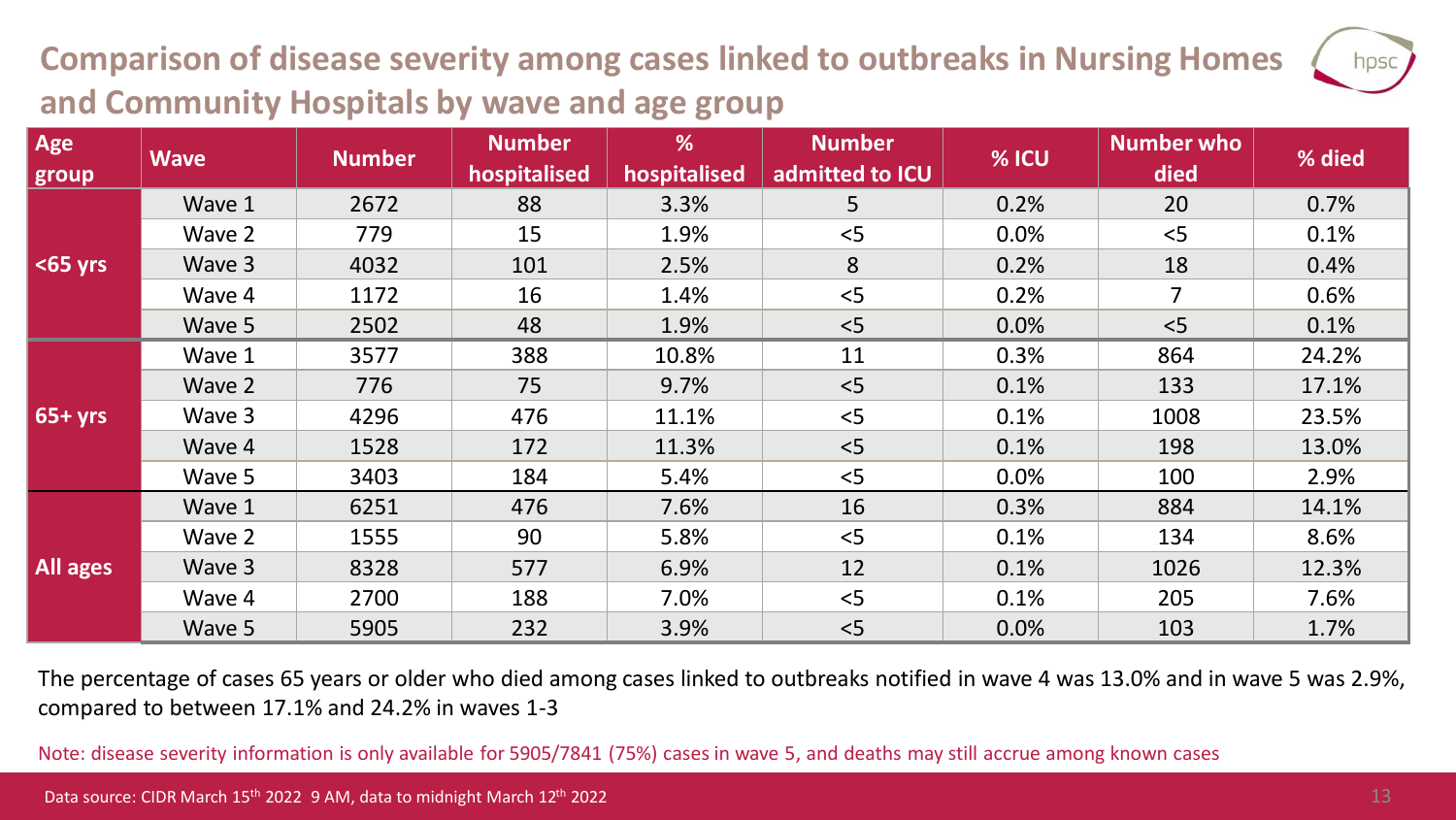### **Distribution of outbreak size\* by month of outbreak notification**



The median outbreak size has remained relatively low since the vaccination programme commenced in January/February 2021

The median outbreak size for outbreaks reported in January 2022 increased to 18 and reduced to 12 in February (Note: data for February and March likely incomplete)

\*Number of associated cases is based on the larger between the aggregate number of confirmed cases reported and the number of confirmed linked cases

hps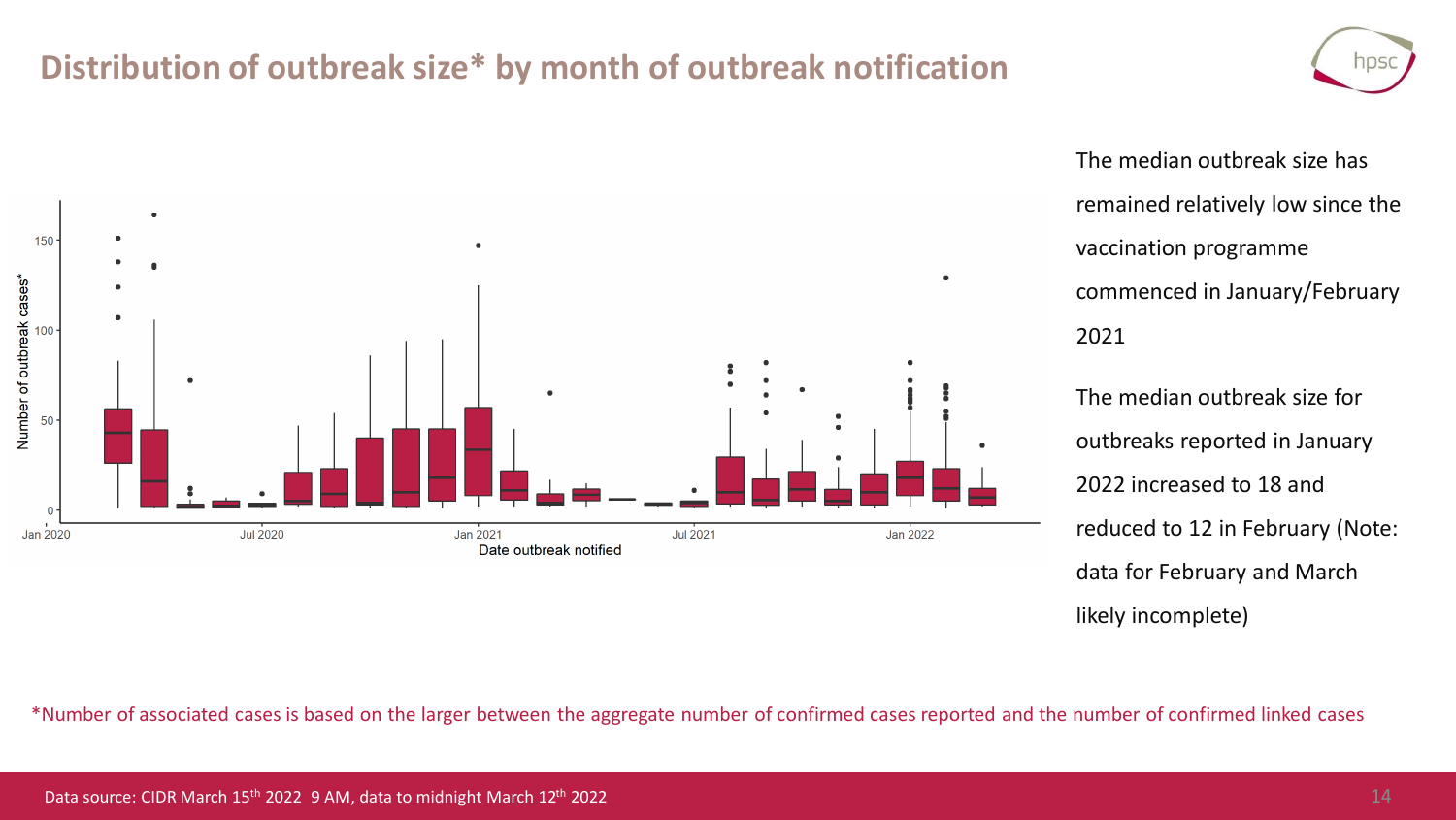### **Distribution of number of deaths per outbreak by month of outbreak notification**

**Jul 2021** 

Jan 2022



The median number of deaths per outbreak has remained relatively low since the vaccination programme commenced in January/February 2021.

The monthly median number of deaths per outbreak has remained at zero since November 2021 (Note: data for February and March likely incomplete)

Note: Later outbreaks in the series may still be accruing cases and deaths



Jan 2021

Date outbreak notified

**Jul 2020** 

Number of outbreak cases who died

30

20

 $10$ 

0

Jan 2020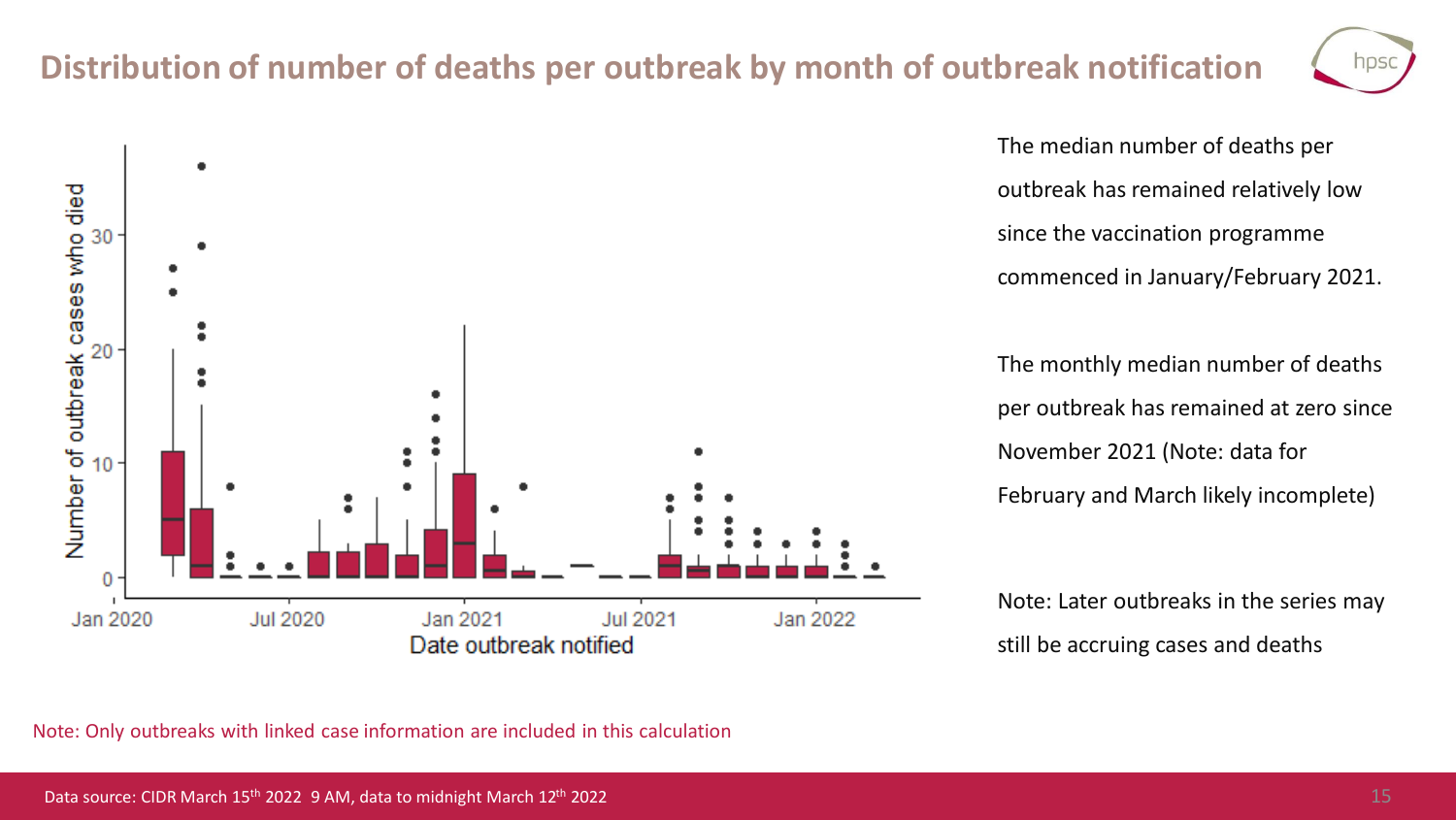### **Distribution of outbreak case fatality by month of outbreak notification**





The median outbreak case fatality has remained relatively low since the vaccination programme commenced in January/February 2021.

The monthly median outbreak case fatality has remained at zero since November 2021 (Note: data for February and March likely incomplete)

Note: Later outbreaks in the series may still be accruing cases and deaths

Note: Only outbreaks with linked case information are included in this calculation